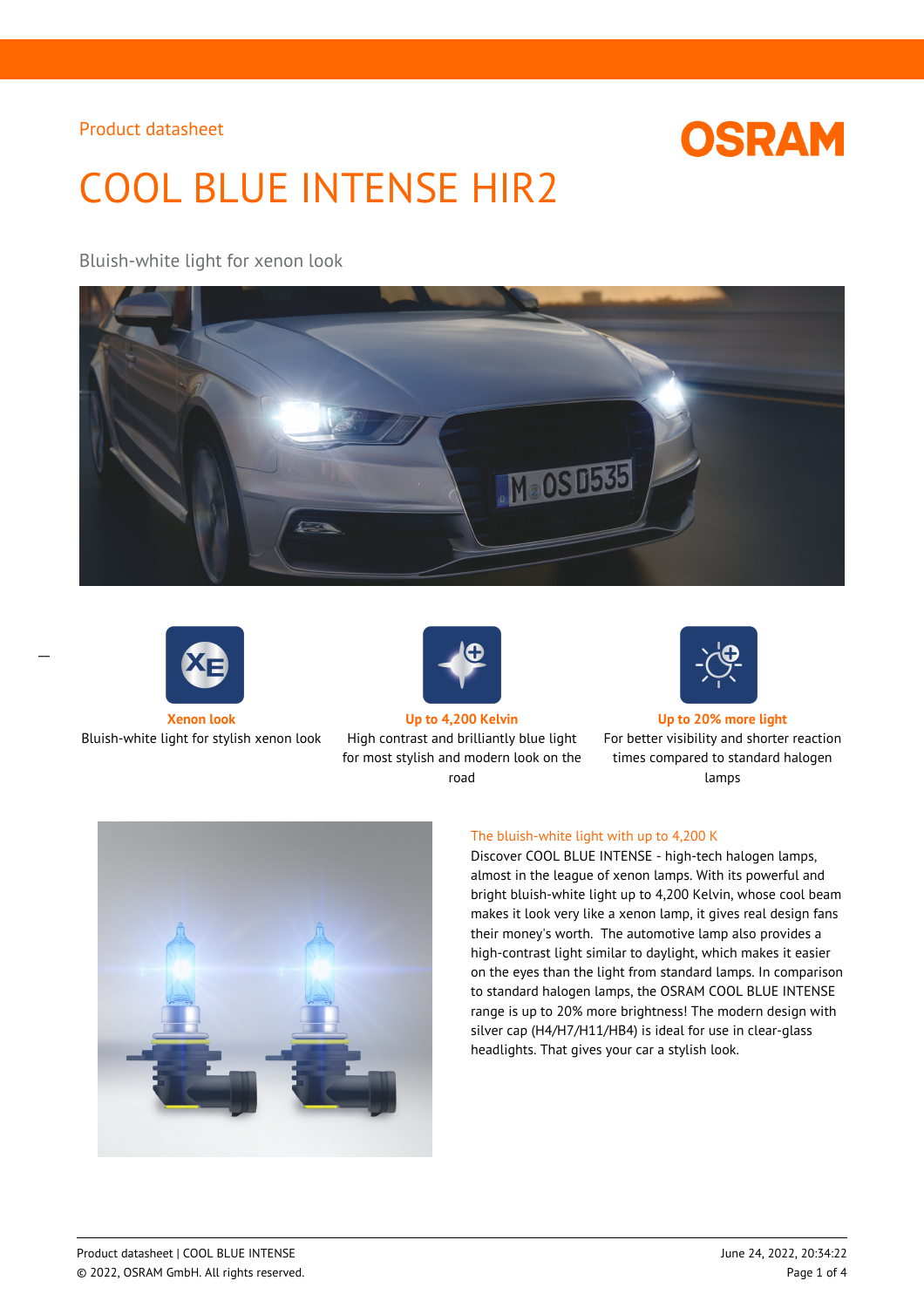#### Technical data

#### **Product information**

| Order reference                             | 9012CBI                |
|---------------------------------------------|------------------------|
| Application (Category and Product specific) | Halogen headlight lamp |

#### **Electrical data**

| Power input         | $63 \text{ W}$ <sup>1)</sup> |
|---------------------|------------------------------|
| Nominal voltage     | 12.0 V                       |
| Nominal wattage     | 55.00 W                      |
| <b>Test voltage</b> | 13.2 V                       |

1) Maximum

 $\overline{a}$ 

#### **Photometrical data**

| <b>Luminous flux</b>    | 1875 lm |
|-------------------------|---------|
| Luminous flux tolerance | ±15%    |

#### **Dimensions & weight**



| <b>Diameter</b>       | $11.3 \text{ mm}$ |
|-----------------------|-------------------|
| <b>Product weight</b> | 19.65 g           |
| Length                | 75.0 mm           |

#### **Lifespan**

| Lifespan B3 | 300 h |
|-------------|-------|
| Lifespan Tc | 500h  |

#### **Additional product data**

| Base (standard designation) | D x |
|-----------------------------|-----|
|-----------------------------|-----|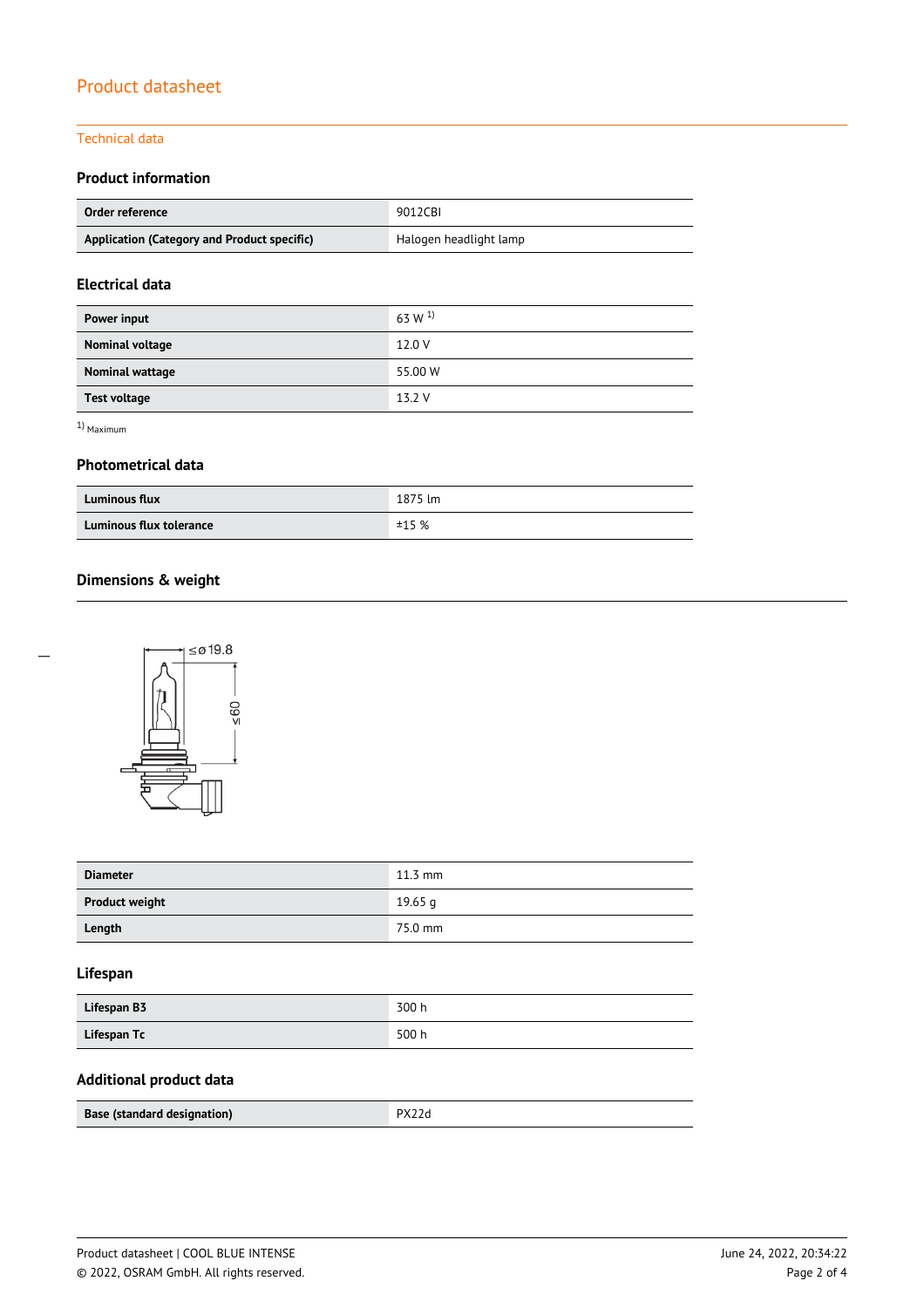#### **Capabilities**

| <b>Technology</b>                       | <b>HAL</b>       |  |
|-----------------------------------------|------------------|--|
| Certificates & standards                |                  |  |
| <b>ECE category</b>                     | HIR <sub>2</sub> |  |
| <b>Country specific categorizations</b> |                  |  |
| Order reference                         | 9012CBI          |  |

### **Environmental information**

#### **Information according Art. 33 of EU Regulation (EC) 1907/2006 (REACh)**

| Date of Declaration               | 28-01-2022                                    |  |
|-----------------------------------|-----------------------------------------------|--|
| <b>Primary Article Identifier</b> | 4062172156431   4052899332669   4052899288034 |  |
| Candidate List Substance 1        | No declarable substances contained            |  |
| Declaration No. in SCIP database  | In work                                       |  |

#### Logistical Data

 $\overline{a}$ 

| <b>Product code</b> | <b>Product description</b>                   | Packaging unit<br>(Pieces/Unit) | <b>Dimensions (length</b><br>x width x height) | <b>Volume</b>           | <b>Gross weight</b> |
|---------------------|----------------------------------------------|---------------------------------|------------------------------------------------|-------------------------|---------------------|
| 4052899332669       | <b>COOL BLUE INTENSE</b><br>HIR <sub>2</sub> | Unpacked                        | 11 mm $\times$ 11 mm $\times$<br>79 mm         | $0.01$ dm <sup>3</sup>  | 20.00 q             |
| 4062172183246       | <b>COOL BLUE INTENSE</b><br>HIR <sub>2</sub> | Shipping carton box<br>180      | 532 mm x 270 mm x<br>333 mm                    | $47.85$ dm <sup>3</sup> | 4732.00 g           |
| 4062172156431       | <b>COOL BLUE INTENSE</b><br>HIR <sub>2</sub> | Folding carton box              | $47$ mm x $47$ mm x<br>71 mm                   | $0.16$ dm <sup>3</sup>  | 27.00 g             |
| 4062172156448       | <b>COOL BLUE INTENSE</b><br>HIR <sub>2</sub> | <b>Bundle</b><br>10             | $- X - X -$                                    |                         |                     |
| 4062172156455       | <b>COOL BLUE INTENSE</b><br>HIR <sub>2</sub> | Shipping carton box<br>100      | 485 mm x 250 mm x<br>$160$ mm                  | 19.40 $\rm{dm^3}$       | 2913.00 g           |

The mentioned product code describes the smallest quantity unit which can be ordered. One shipping unit can contain one or more single products. When placing an order, for the quantity please enter single or multiples of a shipping unit.

#### Download Data

| <b>File</b>                     |
|---------------------------------|
| 360 Degree Image<br>ZMP 4062590 |